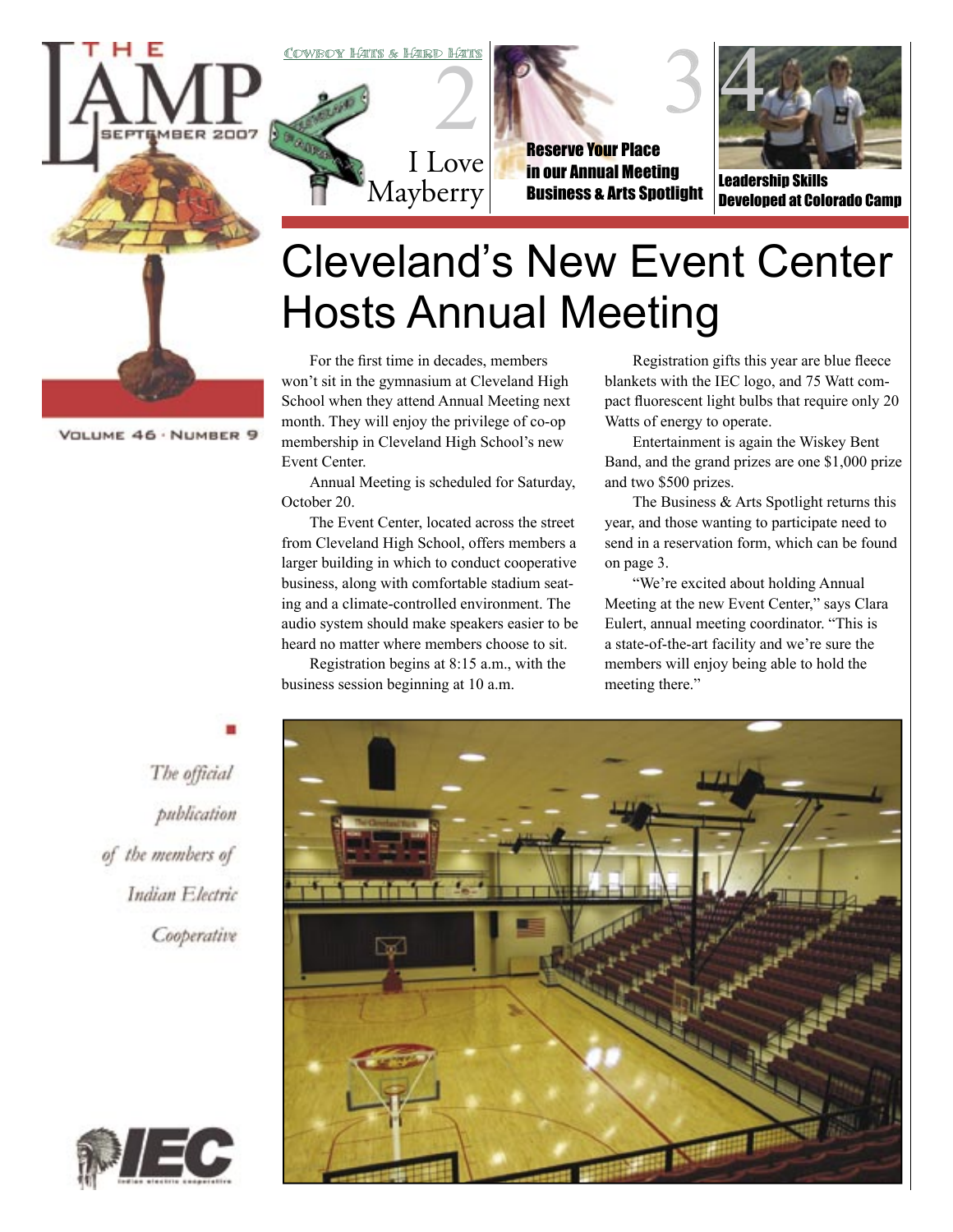# I Love Mayberry

I love the town of Mayberry. The Andy Griffith Show has always been one of my favorites. Everyone knew everyone. If someone had problems the whole town rallied to help. It is the kind of town many people would like to call home.

My, how times have changed. Most of us are too busy to be "neighborly." While I still think the majority of people are good-hearted and honest, we don't take time to develop relationships with neighbors. Barney's silly antics would not be tolerated in today's society where we have grown to expect efficiency and top quality service. **EXECUTE AND CONVERTS AND**<br>
The current and the community of the Community of the Community of the Community of the Community of the Community of the Community of the Community of the Community of the Community of the Com

A member called recently more<br>slightly upset because he had<br>wed a notice that payment<br>not been<br>wed on his than slightly upset because he had received a notice that payment

had not been received on his account and he was subject to disconnection. He could not understand why account a...<br>
to disconnection. He could<br>
not understand why<br>
we had not notified him sooner, because he had always paid his account and he was personally offended. I am certain he

is a very conscientious member and this was the first time he had received a disconnect notice. If he had been living in Mayberry the postmaster might have let him know he had not spotted his payment pass through the post office this month.

Here is the problem. IEC has grown to be a co-op with over 18,500 accounts and the processing and mailing of electric bills are outsourced because it is the most costeffective method. We have five employees who take payments, handle new accounts, schedule disconnects and reconnects, as well

as monitor past due accounts. To offer the kind of personal service this member expects is possible – if we made the decision to add additional personnel so each account could be person-

ally monitored. But how much is each member willing to pay for that service?

> At a time when the wholesale cost of power is expected to increase by double digit percentages for each of the next few years, we are looking for ways to keep IEC's costs as reasonable as possible. That means doing more with less.

#### $by$  Karen Davis, IEC Office Manager

IEC Terms & Conditions of Service have recently been re-written and updated to reflect current member needs. They are structured to pass the costs of service to those who create the expenses. Today's members want reliable service at a reasonable cost and are less willing to "share" the costs created by a segment of the membership that is habitually late in paying its bills or that tries to tamper with its meter to receive free electricity.

Unfortunately, we don't live in Mayberry and are not capable of knowing everyone's first name. We can't watch each account on a personal basis each month. It is a real balancing act to provide quality service while keeping costs low. We strive to provide prompt, friendly service whenever you call the Cleveland or Fairfax office with payments, questions, or concerns about your electric service. Aunt Bea or Thelma Lou is not available to take your call, but one of our cashiers or customer services representatives will be just as happy to assist you.

# E

#### **INDIAN ELECTRIC COOPERATIVE, INC.**

#### **Board of Trustees**

| <b>Office Hours</b>                       |  |
|-------------------------------------------|--|
| 7:30 a.m. $-$ 4:00 p.m. (Monday - Friday) |  |
| (918) 358-2514                            |  |
| www.iecok.com                             |  |
|                                           |  |

**To Report an Outage** (918) 358-2514 or 1-800-482-2750

**To Report a Meter Reading**  (918) 295-9520

Bill Boone, President **District 7**<br>Robert Burk. Vice-President **District 1** Robert Burk, Vice-President **District 1**<br>Greg Fielding, Sec.-Treas. **District 8** Greg Fielding, Sec.-Treas. Communist Construct 8<br>Mike Spradling Mike Spradling Mike Spradling Berry Keeler North States and District 3<br>19 November 2016 1991 - District 5 Wanda Foster District 5 Loris Peckenpaugh District 6<br>
Rock Reese District 9 **Rock Reese** 

Jack Clinkscale, General Manager Kay Rabbitt-Brower, Editor

*The Lamp* (USPS 942-940) is published monthly by Indian Electric Cooperative, Inc., P.O. Box 49, Highway 64 Southeast, Cleveland, Oklahoma 74020 for the interest of its membership. Subscription price was \$0.17 per month in 2006. Periodical postage paid at Cleveland, Oklahoma and additional mailing offices.

- Postmaster: Send address changes to The Lamp, P.O. Box 49, Cleveland, OK 74020.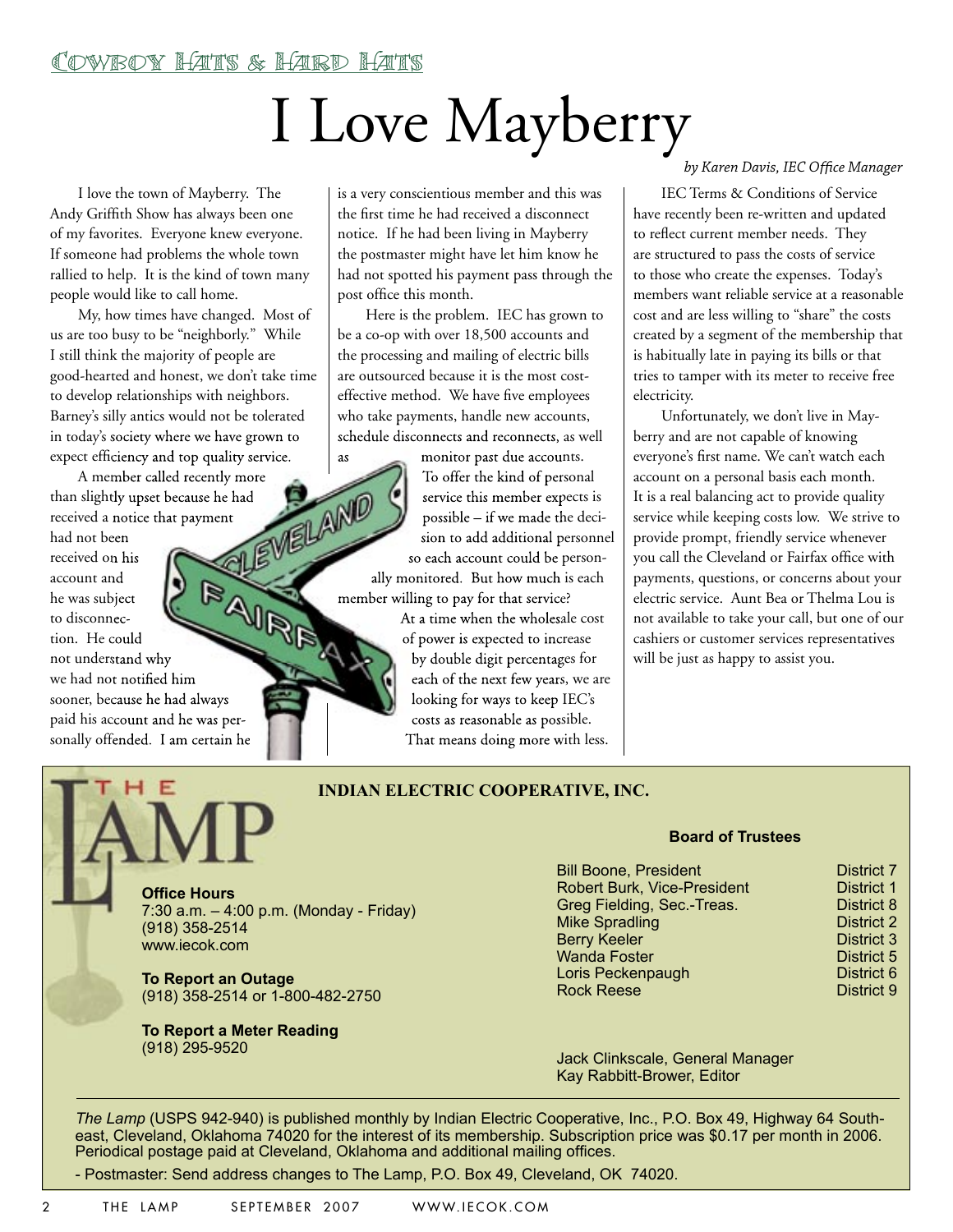### Business & Arts Spotlight Returns to Annual Meeting

#### *Reservations Due by September 14*

If you want to showcase your business or organization, or display your creations, then you want to participate in our Business & Arts Spotlight.

The Spotlight is a part of our Annual Meeting activities each year, but to be a part of it, you need to reserve a spot.

To do so, just complete the reservation form (right) and send it to Clara Eulert at our Cleveland office.

We need to receive your reservation at our Cleveland office by Friday, Sept. 14. You can expect a written confirmation after Sept. 21.

The Spotlight, along with the business portion of Annual Meeting, is moving to Cleveland High School's new Event Center.

Space is limited, so reservations are on a first-come, first-serve basis.

If you have any questions about participating in the Spotlight or our requirements, pating in the Spotlight or our requirements,<br>please call Eulert at (918) 295-9558.<br>**Mark Your Calendar...**<br>**First Official Notice of Annual** 

### Business & Arts Spotlight Reservation Form Business/Artist Contact Person Daytime Phone Evening Cell Mailing Address  $City$ <sub>\_\_\_\_</sub> E-Mail Address State Zip

2007 Annual Meeting

Product to be sold/displayed

Return completed form by Friday, Sept. 14

Indian Electric Cooperative, Attn: Clara Eulert P. B. Box 49, Cleveland, OK 74020

Spaces will be reserved on a first-come, first-serve basis All participants will receive written confirmation after Sept. 21

Annual Meeting is October 20!

### First Official Notice of Annual Meeting

Notice is hereby given that the 2007 Annual Meeting of Members of Indian Electric Cooperative, Inc., will be held at 10 a.m. Saturday, October 20, 2007, at the Cleveland High School Event Center located in Cleveland, Pawnee County, Oklahoma.

Purpose of the meeting is to act on the following matters:

- 1. Reports of Officers and Trustees;
- 2. Election of Trustees of the Cooperative from Districts 3, 6, and 9;
- 3. All other business that may come before the meeting or any adjournments thereof.

Registration for the 2007 Annual Meeting will commence at 8:15 a.m., Saturday, October 20, and the meeting will be called to order at 10 a.m.

Each membership, whether it is a single membership or a joint membership, shall be entitled to one vote in any matter that may come before the meeting.

Memberships other than residential must present a letter on organization stationery, signed by a recognized official of the organization, indicating the bearer as the official voting representative of the organization. Bearers must present the letters at the time of registration.

Greg Fielding, Secretary-Treasurer